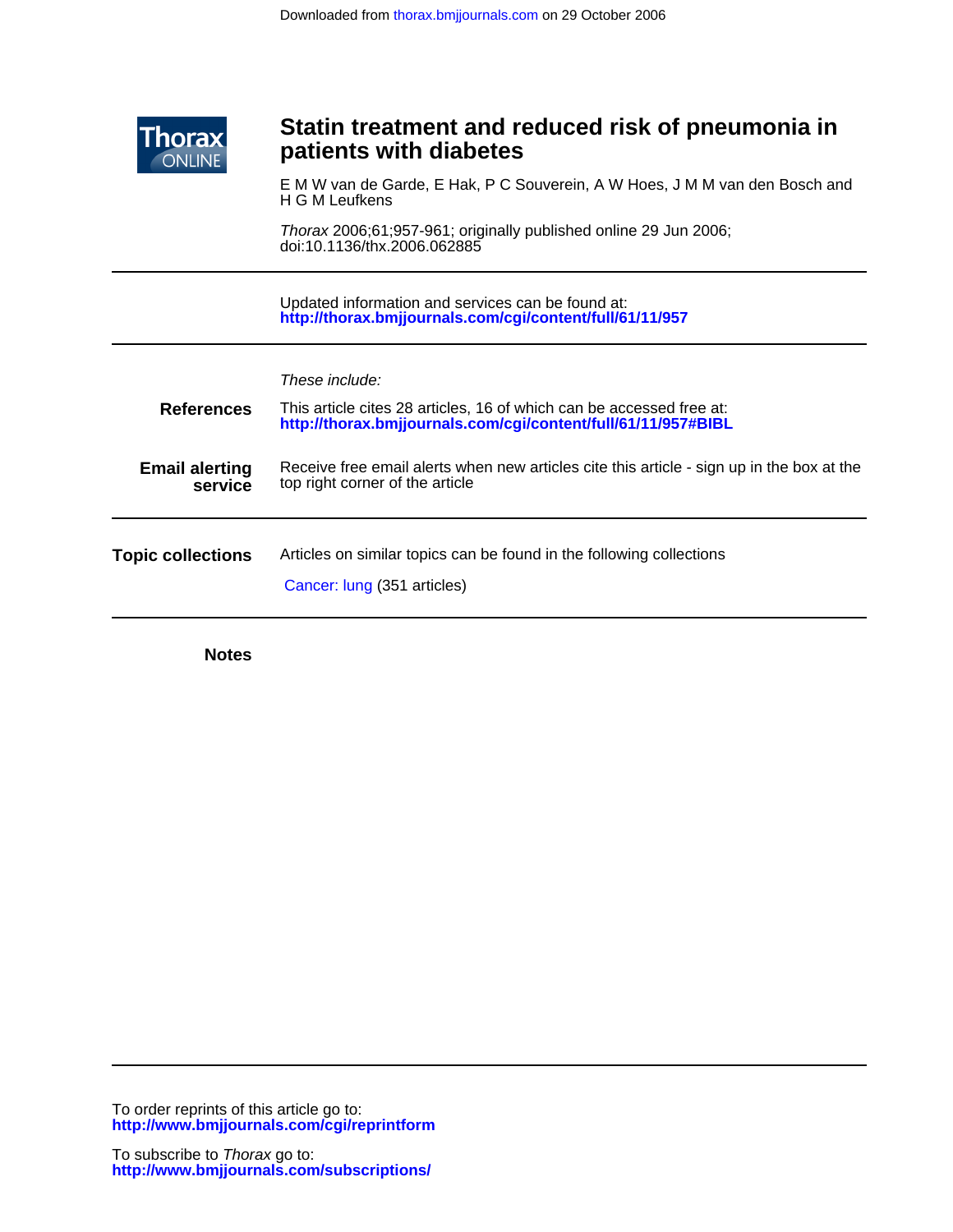## RESPIRATORY INFECTION

# Statin treatment and reduced risk of pneumonia in patients with diabetes

E M W van de Garde, E Hak, P C Souverein, A W Hoes, J M M van den Bosch, H G M Leufkens

............................................................... ............................................................... .



Thorax 2006;61:957–961. doi: 10.1136/thx.2006.062885

See end of article for authors' affiliations .......................

Correspondence to: E M W van de Garde, Utrecht Institute for Pharmaceutical Sciences (UIPS), Department of Pharmacoepidemiology and Pharmacotherapy, Sorbonnelaan 16, 3583 CA Utrecht, The Netherlands; e.m.w. vandegarde@pharm.uu.nl

Received 21 March 2006 Accepted 21 June 2006 Published Online First 29 June 2006

.......................

Background: Recent prognostic studies have shown that previous treatment with statins is associated with a better outcome in patients admitted to hospital with pneumonia. Because of an increased risk of pneumonia in patients with diabetes, we assessed the effects of statin use on the occurrence of pneumonia in adult diabetic patients.

Methods: All patients with a diagnosis of diabetes (types 1 and 2) enlisted in the UK General Practice Research Database between 1 June 1987 and 21 January 2001 were included. A case-control study was performed with cases defined as patients with a first recorded diagnosis of pneumonia. For each case up to four controls were matched by age, sex, practice, and index date. Patients were classified as current users when the index date was between the start and end date of statin treatment. Conditional multiple logistic regression analysis was used to estimate the strength of the association between statin treatment and the occurrence of pneumonia.

Results: Statins were used in 1.1% of 4719 cases and in 2.1% of 15 322 matched controls (crude odds ratio (OR) 0.51, 95% CI 0.37 to 0.68). After adjusting for potential confounders, treatment with statins was associated with a significant reduction in the risk of pneumonia (adjusted OR 0.49, 95% CI 0.35 to 0.69). The association was consistent among relevant subgroups (cardiovascular diseases, pulmonary diseases) and independent of the use of other prescription drugs.

Conclusions: The use of statins is associated with a considerable reduction in the risk of pneumonia in diabetic patients. In addition to lowering the risk of cardiovascular disease, statins may be useful in preventing respiratory infections.

**Community acquired pneumonia ranks in the top 10**<br>leading causes of death in the elderly and is a<br>significant and increasing cause of primary care<br>consultations and homital admissions  $\frac{1}{2}$  Individuals with leading causes of death in the elderly and is a consultations and hospital admissions.<sup>1-3</sup> Individuals with co-morbid conditions such as diabetes types 1 and 2 are at increased risk for lower respiratory tract infections and their complications.4 5 Furthermore, the impact of diabetes on deaths associated with pneumonia is substantial.<sup>6</sup>

Recent in vitro studies have shown that inhibitors of hydroxy-methylglutaryl coenzyme A reductase (statins) have different immunomodulatory effects and that statins modulate both lipopolysaccharide induced pulmonary inflammation and pulmonary bacterial infection.<sup>7</sup> Clinical prognostic studies have confirmed a potential immune regulatory effect and showed that previous treatment with statins was associated with decreased rates of severe sepsis and mortality in patients admitted to hospital with community acquired bacterial infections such as pneumonia. $8-12$  We therefore hypothesised that, if the use of statins can improve the outcome in pneumonia, statin treatment may prevent development of the infection itself. The aim of this study was to assess whether the use of statins is associated with a decreased risk of developing pneumonia in an ambulatory population of diabetic patients.

## **METHODS**

### Data source

Data were obtained from the United Kingdom General Practice Research Database (GPRD) which contains the computerised medical records of approximately 650 general practices. The GPRD is owned by the UK Department of Health and managed by the Medicines Control Agency.

Approximately 6.5% of the total population of England and Wales is represented in the database. The computer records contain patient demographic characteristics (height, weight), symptoms and diagnosis (using the Oxford Medical Information System (OXMIS) and Read codes which are mapped onto International Classification of Disease codes), referrals to specialist care, hospital admissions and their major outcomes, and all drug prescriptions in chronological order. The computerised recording of patient information was started by many general practitioners in the late 1980s and replaced the handwritten records used previously. Several independent validation studies have shown that the GPRD database has a high level of completeness and validity.13 14 The study was approved by the Scientific and Ethical Advisory Group of the GPRD.

### Study design and population

This retrospective case-control study was conducted in a population of 142 175 patients with diabetes (both types 1 and 2) recorded in the GPRD from 1 June 1987 to 21 January 2001 (original data extraction early 2002). This population has been used for previous studies on other topics not related to the present research study.<sup>15 16</sup>

Cases were defined as patients aged 18 years and older with a first medical attendance for an episode of community acquired pneumonia (for selected OXMIS and Read codes see Appendix 1). The date of pneumonia diagnosis was recorded as the index date. For each case up to four controls were matched for sex, age  $(\pm 2 \text{ years})$ , general practice, and index date of the case. Controls were randomly selected from the baseline cohort of diabetic patients without a record of pneumonia. To be able to control for potential prognostic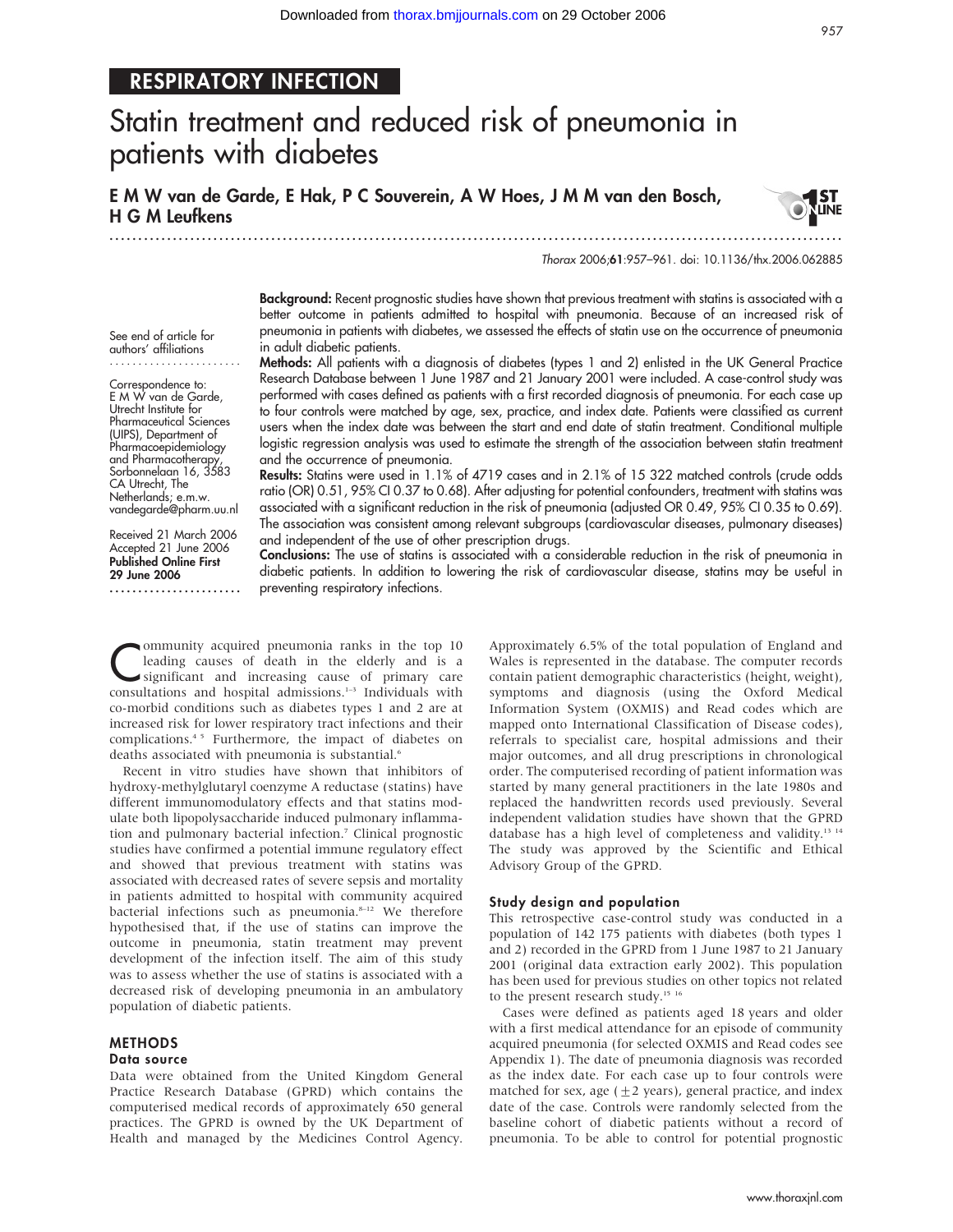differences between comparison groups, both cases and controls were eligible for inclusion in the study if they had a medical history in the database for at least 365 days before the index date.

## Exposure to statins

For each patient we identified all prescriptions for statins before the index date (atorvastatin, cerivastatin, fluvastatin, pravastatin, simvastatin). Episodes of statin treatment were defined as a series of subsequent prescription refills for these drugs. We assumed that a new episode of treatment started if an interval of 14 days or more occurred between the theoretical end date of a prescription and the date of the next prescription for the same patient. The theoretical end date was defined as the prescription date plus the duration of use (number of tablets prescribed divided by the prescribed daily dose). Patients were classified as current statin users when the index date was between the start and the end date of a treatment episode. Patients were classified as past users when they were not a current user but had a history of use in the year before the index date.

## Potential confounders

To be able to control for potential confounding, medical information was obtained on pneumonia risk factors that could potentially confound the association between statin treatment and outcome. For each patient we evaluated the presence or absence of the following frequently occurring comorbidities as potential confounders: cardiovascular diseases (congestive heart failure, stroke), pulmonary diseases, and alcoholism.17–20 In addition, the latest data on smoking status (non-smoking, ex-smoking, current smoking, or unknown) and body mass index  $(< 20, 20-24, 25-30, >30$  kg/m<sup>2</sup>, or unknown) were assessed. Possible confounding drugs examined were influenza vaccination, pneumococcal vaccination, immunosuppressive drugs (methotrexate, cyclosporin, tacrolimus, etanercept, infliximab, fludarabin, cladrimycin, rituximab, or alemtuzimab), oral glucocorticoids, and use of gastric acid suppressing drugs.21–24 A patient was considered to have been exposed to a drug if more than one prescription was issued in the year before the index date, except for vaccination drugs which required only one prescription. The prescription drugs shown above were selected because they have been linked to a decreased or increased risk of pneumonia, and those receiving these drugs may be more likely to receive statins because of their likelihood of attending a physician. We calculated the number of general practitioner (GP) visits in the year before the index date as a proxy for overall health status and healthcare consumption.

## Statistical analysis

Univariate analysis by  $\chi^2$  tests and Student t tests was used to test for statistically significant differences in baseline characteristics between cases and controls. Conditional logistic regression was used to estimate the strength of the association between statin treatment and the risk of pneumonia and expressed as odds ratios (OR) with 95% confidence intervals (CI). We included all potential confounders and age in the multivariate analysis to adjust for the baseline differences between both groups. Exposure to statins was categorised as current, past, and never (reference). In addition, to elucidate a possible time trend effect, the study population was divided into quartiles based on ranked index dates and analysed separately. Stratified analyses were conducted to detect possible differences in effect between co-morbidity related subgroups.

## RESULTS

The study population comprised 4719 patients with a diagnosis of pneumonia and 15 322 matched controls. A diagnosis of pneumococcal pneumonia was recorded for 271 of the cases, 46 had a diagnosis of other bacterial pneumonia,

| Characteristic                      | Cases $(n = 4719)$<br>$n$ (%) | Controls $(n = 15322)$<br>$n$ (%) | Crude OR<br>(95% CI)  |  |
|-------------------------------------|-------------------------------|-----------------------------------|-----------------------|--|
| Age (years)                         |                               |                                   |                       |  |
| <60                                 | 525 (11.1%)                   | 1776 (11.6%)                      | $\star$               |  |
| $60 - 69$                           | 785 (16.6%)                   | 3066 (20.0%)                      |                       |  |
| $70 - 79$                           | 1533 (32.5%)                  | 5665 (37.0%)                      |                       |  |
| $80 - 89$                           | 1622 (34.4%)                  | 4431 (28.9%)                      |                       |  |
| $\geqslant 90$                      | 254 (5.4%)                    | 384 (2.5%)                        |                       |  |
| Sex                                 |                               |                                   |                       |  |
| Male                                | 2275 (48.2%)                  | 7336 (47.9%)                      | $\star$               |  |
| Female                              | 2444 (51.8%)                  | 7986 (42.1%)                      | $\star$               |  |
| Co-morbidities                      |                               |                                   |                       |  |
| Cardiovascular disease              | 2189 (46.4%)                  | 3611 (23.6%)                      | 2.81 (2.62 to 3.00)   |  |
| Pulmonary disease                   | 949 (20.1%)                   | 1592 (10.4%)                      | 2.17 (1.99 to 2.37)   |  |
| Alcoholism                          | $17(0.4\%)$                   | 34(0.2%)                          | 1.62 (0.91 to 2.91)   |  |
| Body mass index ( $\text{kg/m}^2$ ) |                               |                                   |                       |  |
| $20 - 24$                           | 689 (14.6%)                   | 2215 (14.5%)                      | 1.00 (reference)      |  |
| $<$ 20                              | 251 (5.3%)                    | 466 (3.0%)                        | 1.73 (1.45 to 2.06)   |  |
| $25 - 30$                           | 1083 (22.9%)                  | 4939 (32.2%)                      | $0.71$ (0.63 to 0.79) |  |
| >30                                 | 485 (10.3%)                   | 2365 (15.4%)                      | $0.66$ (0.58 to 0.75) |  |
| Unknown                             | 2211 (46.9%)                  | 5337 (34.8%)                      | 1.33 (1.21 to 1.47)   |  |
| Prescription drugs                  |                               |                                   |                       |  |
| Flu vaccination                     | 1955 (41.4%)                  | 6114 (39.9%)                      | 1.07 (1.00 to 1.14)   |  |
| Gastric acid suppressing            | 967 (20.5%)                   | 1988 (13.0%)                      | 1.73 (1.59 to 1.88)   |  |
| drugs                               |                               |                                   |                       |  |
| Immunosuppressive drugs             | 27 (0.6%)                     | 38 (0.2%)                         | 2.32 (1.41 to 3.80)   |  |
| Oral glucocorticoids                | 311 (6.6%)                    | 329(2.1%)                         | 3.22 (2.74 to 3.77)   |  |
| Pneumococcal vaccination            | 144(3.1%)                     | 569 (3.7%)                        | 0.82 (0.68 to 0.98)   |  |
| Statins (current use)               | 50 (1.1%)                     | 318(2.1%)                         | $0.51$ (0.37 to 0.68) |  |
| Mean (SD) no GP visits/year         | 14.8(11.0)                    | 9.1(7.7)                          | N/A                   |  |
| Current smokingt                    | 407 (12.7%)                   | 1169 (9.2%)                       | 1.48 (1.31 to 1.67)   |  |

-Percentage for current smoking was calculated in subjects with information on smoking history recorded in the GPRD.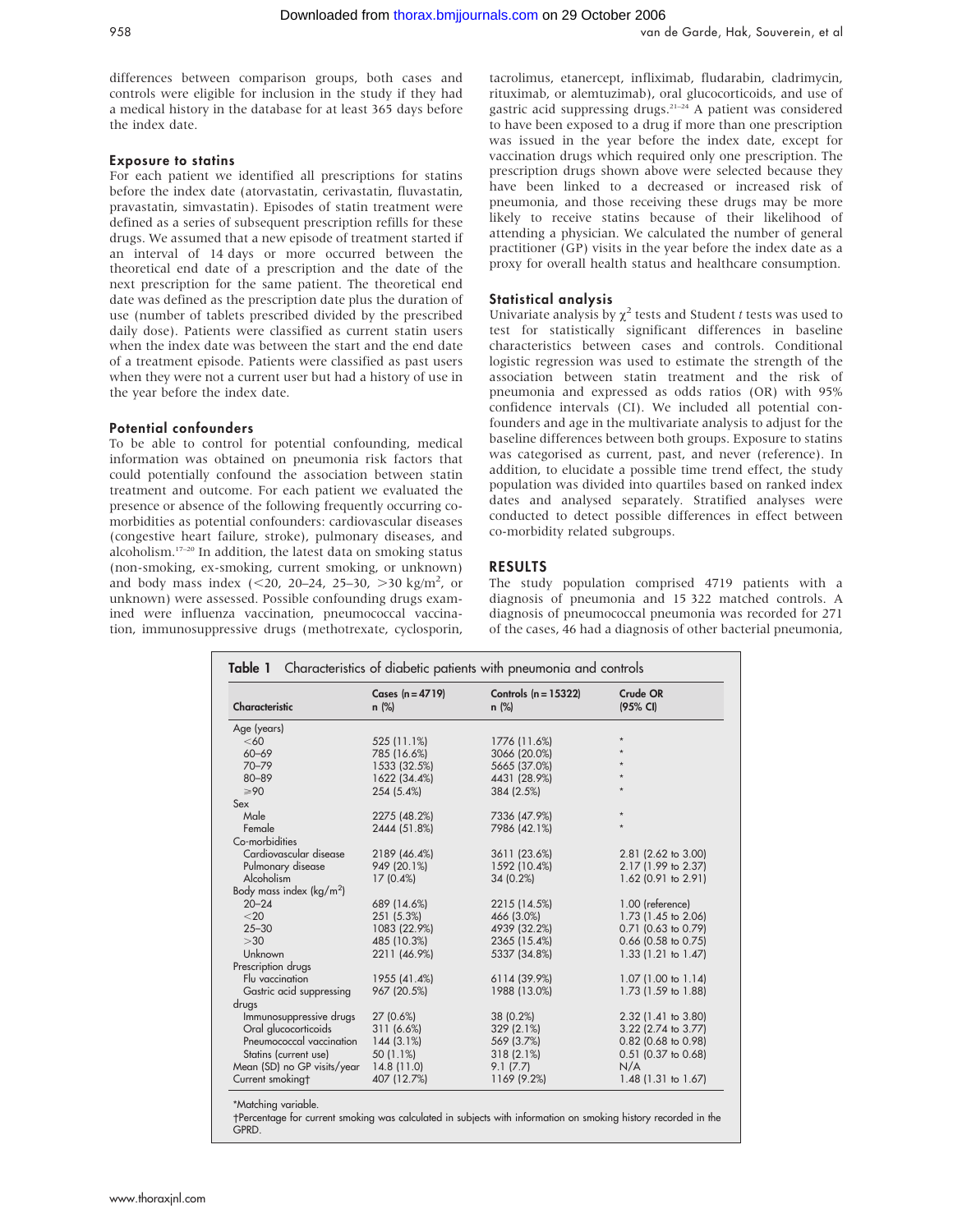Table 2 Association between current statin treatment and the occurrence of pneumonia in all patients and in different (co-morbidity) subgroups

| (Sub)groups                      | Crude OR<br>(95% CI)      | Adjusted* OR<br>(95% CI) |
|----------------------------------|---------------------------|--------------------------|
| All patients                     | 0.51 (0.37 to 0.68)       | $0.49$ (0.35 to 0.69)    |
| Men                              | 0.65 (0.42 to 1.02)       | 0.56 (0.39 to 0.91)      |
| Women                            | $0.51$ (0.33 to 0.78)     | 0.40 (0.25 to 0.62)      |
| No prior cardiovascular diseases | 0.63 (0.42 to 0.93)       | 0.60 (0.40 to 0.91)      |
| Prior cardiovascular diseases    | $0.35$ $(0.21)$ to $0.57$ | 0.36 (0.22 to 0.62)      |
| No prior pulmonary diseases      | 0.50 (0.35 to 0.72)       | $0.41$ (0.28 to 0.61)    |
| Prior pulmonary diseases         | $0.87$ (0.47 to 1.58)     | 0.85 (0.45 to 1.63)      |

2050 had a diagnosis of bronchopneumonia with unspecified organism recorded, and 2291 had pneumonia with unspecified organism recorded. 28% of cases were referred to hospital because of their pneumonia diagnosis. About 48% of cases and controls were men; the mean age of both cases and controls was 73 years but the proportion of very old was higher among the cases than in the controls (table 1). Matching on age had a median difference in age of 1.00 year with a mean difference of –0.16 years. The median duration of observation in the GPRD was 4.0 years for cases and 4.1 years for controls.

The presence of cardiovascular diseases, pulmonary diseases, smoking, and alcoholism was higher in cases than in controls, as was the use of gastric acid suppressing drugs and oral glucocorticoids. Cases visited the GP more often than controls (15  $\nu$  9 visits per year, respectively, p<0.01).

Of the 4719 cases, 50 (1.1%) were on active statin treatment compared with 2.1% for the control group. Univariate analysis showed that current statin treatment was associated with a reduced risk of pneumonia (crude OR 0.51, 95% CI 0.37 to 0.68). After adjusting for age, cardiovascular diseases, pulmonary diseases, body mass



Figure 1 Prevalence of current statin use (left axis) and the association between statin use and the occurrence of pneumonia (right axis) in different time windows based on quartiles of ranked index dates of all subjects. OR, odds ratio; CI, confidence interval. \*Adjusted for age, cardiovascular diseases, pulmonary diseases, smoking, alcoholism, body mass index, gastric acid suppressing drug, flu vaccination, immunosuppressive drugs, pneumococcal vaccination, oral glucocorticoids, and number of GP contacts. n = number of subjects in quartile.

index, alcoholism, smoking, influenza vaccination, pneumococcal vaccination, gastric acid suppressing drugs, immunosuppressive drugs, oral glucocorticoids, and number of GP visits in the year before the index date, the association did not alter substantially, yielding an adjusted OR of 0.49 (95% CI 0.35 to 0.69). The protective effect was similar for all statins and was consistent for both summer and winter seasons. The adjusted ORs for the different statins were 0.57 (95% CI 0.30 to 1.11) for atorvastatin (n = 57), 0.48 (95% CI 0.14 to 1.71) for cerivastatin ( $n = 17$ ), 0.37 (95% CI 0.10 to 1.31) for fluvastatin ( $n = 19$ ), 0.36 (95% CI 0.17 to 0.75) for pravastatin ( $n = 47$ ), and 0.52 (95% CI 0.35 to 0.76) for simvastatin ( $n = 228$ ). Comparable effects were observed in all co-morbidity related subgroups with a strongest association in patients with a history of cardiovascular disease (table 2).

The effect did not differ substantially between younger  $(*50* years; OR 0.56, 95% CI 0.37 to 0.86) and older patients$  $($  >70 years; OR 0.35, 95% CI 0.20 to 0.61), and the effect of current statin treatment on the risk of pneumonia was similar for episodes of community acquired pneumonia treated in primary care (OR 0.52, 95% CI 0.36 to 0.77) and those requiring admission to hospital (OR 0.50, 95% CI 0.28 to 0.89). Furthermore, the association was equally present in the more recent years of the study period and in the first years, despite a consistent increase in statin prescriptions with time (fig 1). Past use of statins was not associated with a decreased risk of pneumonia (OR 0.95, 95% CI 0.63 to 1.42).

#### **DISCUSSION**

In this study of diabetic patients the use of statins was associated with a considerably reduced risk of pneumonia. These findings add to the accumulating evidence that statins may have immunomodulatory and anti-inflammatory properties in addition to their lipid lowering effects. In vitro studies have indicated that statins have a potentially beneficial effect by normalising the inflammatory response in respiratory bacterial infections.<sup>9 25</sup> This finding seems to have been confirmed by several prognostic clinical studies which found a substantial reduction in severe outcomes among statin users with pneumonia.<sup>7 8 10</sup> Our large casecontrol study with a long study period and a representative high risk population is the first to extend these findings to examine the possible prophylactic effect of statins on the incidence of pneumonia.

This is important as it suggests that statins not only influence the development of pulmonary infection but could also prevent primary infection. The mechanisms behind this protective effect, however, remain speculative. To our knowledge, the only study addressing the possible effects of statins on primary host defence is the experimental study by Fessler  $et \, al^{\gamma}$  which suggested impaired host defence in a murine model. However, there are several limitations in that study which preclude translation to the clinical situation. These include (1) the differences between a murine model and men; (2) the very high doses of lovastatin used (10 times that routinely used in humans); (3) observation of mice for only 48 hours after intratracheal ingestion of bacteria; and (4) lack of correlation between the number of colony forming units and clinical appearance. Furthermore, it is possible that the other anti-inflammatory effects of statins (on macrophages and monocytes) may outweigh any impaired neutrophilic microbicidal capacity.

The prevalence of statin use in our study was relatively low, certainly in comparison with recent years. This is primarily caused by the period under study. We think, however, that this has no impact on the validity of our study. Firstly, no obvious time dependent effect was observed (fig 1). The association was consistently pronounced in the more recent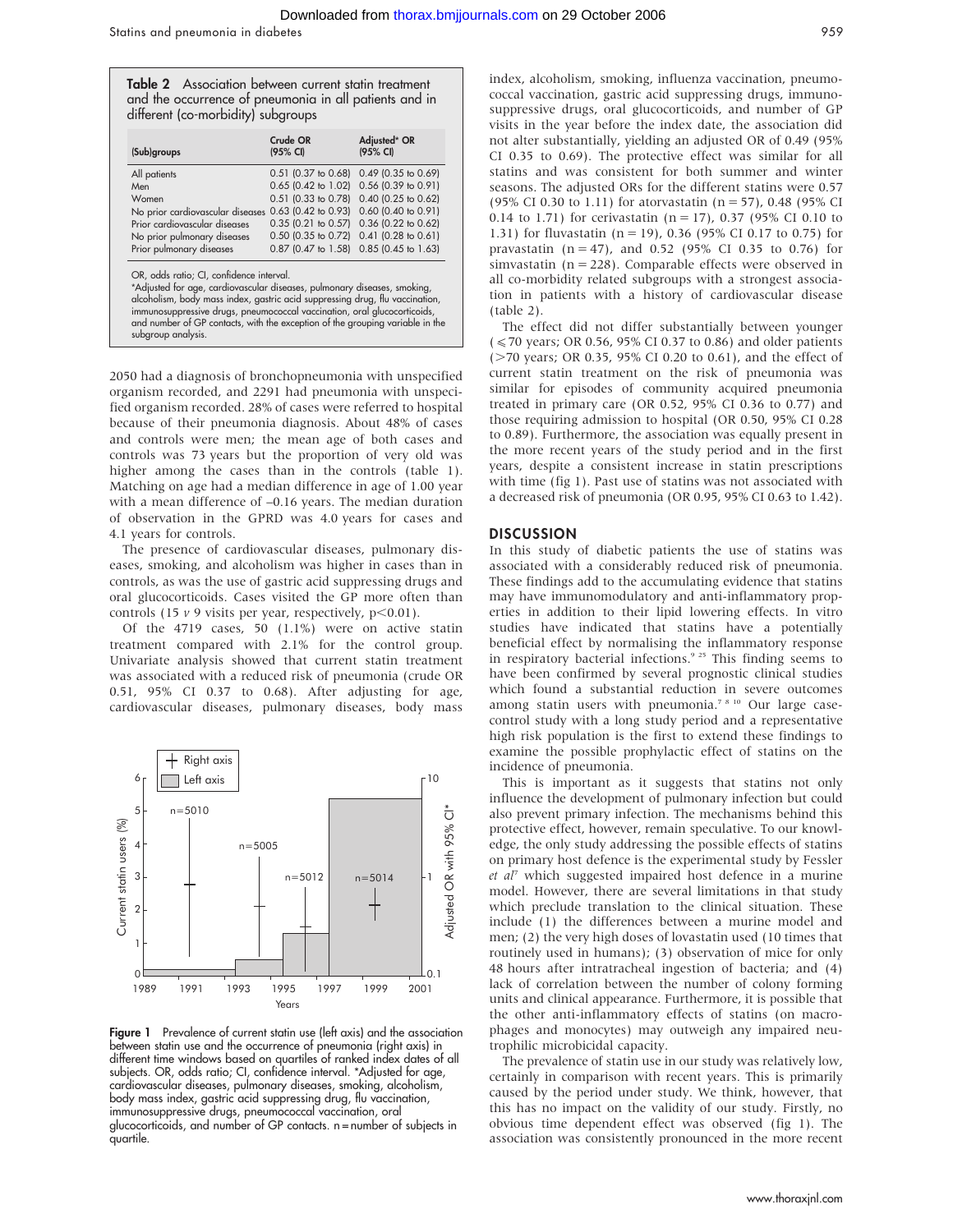years of the study period compared with earlier years, despite a constant increase in the use of statins with time. The large confidence interval in the first quartiles is most likely explained by small numbers. Additionally, although the power to detect differences between individual statins is somewhat limited, all the statins had odds ratios in the same range below 1. This suggests that the effect of statins results from their intrinsic properties and is independent of trends in the prescribing of statins. Furthermore, adjustment of the associations for the presence of many important and frequently occurring co-morbidities and use of other prescription drugs did not substantially change the risk estimates. However, we cannot rule out the possibility of confounding by unknown or unmeasured factors.

This study was conducted in a high risk population of diabetic patients. Although patients with diabetes are more susceptible to infection, to our knowledge the mechanism of action of statins does not differ between diabetic and nondiabetic patients. The protective properties of statins may therefore be applicable to the general population, but further research is needed to establish a possible protective effect in non-diabetic patients.

Our study has some limitations. Firstly, identification of cases of pneumonia has the potential for misclassification due to incorrect coding. It is possible that, because of the broad definitions used for the diagnosis of community acquired pneumonia, GPs could have applied the diagnostic criteria differently—for example, some acute exacerbations of chronic obstructive pulmonary disease could be identified as pneumonia. We believe, however, that such misclassification is independent of statin use and would only lead to an underestimation of the true association between statins and the occurrence of pneumonia. In addition, the overall validity of the GPRD coding has previously been assessed several times and other validation studies on pneumonia coding in different medical databases have also shown positive predictive values ranging from  $61\%$  to  $85\%$ .<sup>26, 27</sup> Assuming that the diagnosis of patients admitted to a hospital is more accurate (better accessibility to chest radiography and sputum and blood cultures), it is reassuring that the association between statin use and pneumonia in admitted hospital was identical to that in patients treated in primary care. In agreement with Laheij et al,<sup>24</sup> our study also showed an association between the use of gastric acid suppressing drugs and pneumonia.

A second possible limitation is misclassification of exposure to statin treatment since we used prescription data. Patients using statins could have been non-compliant with their treatment and therefore could have used fewer statins than were prescribed. However, this would have led to an underestimation of the association between statin use and the occurrence of pneumonia.

Another concern is that people on statins take more comfort out of good health support—the so-called ''healthy user effect''—which can induce confounding. It is possible that statins were preferentially prescribed to patients with higher socioeconomic status and a lower risk of pneumonia. We tried to reduce such confounding by matching subjects on general practice (thereby on geographical region and city area). However, the use of postcodes as a proxy for socioeconomic status has been debated in the literature.<sup>28 29</sup> On the other hand, greater co-morbidity (and therefore a greater risk of pneumonia) could decrease the likelihood that an older person will receive effective treatment for asymptomatic conditions such as raised cholesterol levels. If this was the case, a substantial difference would have been seen between younger and older patients in the protective association between statins and pneumonia and this was not seen in our study.

Finally, we cannot rule out the possibility of confounding by unmeasured factors. However, the finding that the protective effect disappeared after discontinuing statin treatment strongly suggests that it is attributable to the properties of statins.

It must be emphasised that these findings on the preventive potential of statins should not be interpreted as suggesting that statins should be given to all diabetic patients to prevent pneumonia. Further confirmation is needed, particularly from large scale prospective randomised trials. In influenza pandemics statins could possibly provide additional support in the prevention of bacterial superinfections of the lung.

In conclusion, treatment with statins is associated with a considerably decreased risk of pneumonia in diabetic patients and their effects were consistent in all clinically relevant subgroups studied. Evidence is accumulating that treatment with statins may also influence bacterial respiratory infections, which may therefore broaden the indications for these drugs.

## Authors' affiliations .....................

E M W van de Garde, P C Souverein, H G M Leufkens, Utrecht Institute for Pharmaceutical Sciences (UIPS), Department of

Pharmacoepidemiology and Pharmacotherapy, Utrecht, The **Netherlands** 

E M W van de Garde, St Antonius Hospital, Department of Clinical Pharmacy, Nieuwegein, The Netherlands

E Hak, A W Hoes, University Medical Center Utrecht, Julius Center for Health Sciences and Primary Care, Utrecht, The Netherlands

J M M van den Bosch, St Antonius Hospital, Department of Pulmonary Diseases, Nieuwegein, The Netherlands

None of the authors is involved in any organisation or entity with a financial interest in or financial conflict with the subject matter or materials discussed in the manuscript.

None of the authors has in the past five years accepted the following from an organisation that may in any way gain or lose financially from the results of the study: reimbursement for attending a symposium, a fee for speaking, a fee for organising education, funds for research, funds for a member of staff, fees for consulting. None of the authors has in the past five years been employed by an organisation that may in any way gain or lose financially from the results or conclusions of the study, or holds any stocks or shares in an organisation that may in any way gain or lose financially from the results or conclusions of the study.

| Code                | <b>Description</b>                           |
|---------------------|----------------------------------------------|
| H28.00              | Atypical pneumonia                           |
| H <sub>261.0</sub>  | Basal pneumonia due to unspecified organism  |
| 48.5                | Bronchopneumonia                             |
| H <sub>25</sub> .00 | Bronchopneumonia due to unspecified organism |
| H21.00              | Lobar (pneumococcal) pneumonia               |
| 481 B               | Lobar pneumonia                              |
| H <sub>260.0</sub>  | Lobar pneumonia due to unspecified organism  |
| H22.00              | Other bacterial pneumonia                    |
| 486                 | Pneumonia                                    |
| H20                 | Pneumonia and influenza                      |
| 486 AP              | Pneumonia aspiration                         |
| 483 AT              | Pneumonia atypical                           |
| 481 BA              | Pneumonia basal                              |
| H26.00              | Pneumonia due to unspecified organism        |
| 483 M               | Pneumonia mycoplasal                         |
| H2z.00              | Pneumonia or influenza nos                   |
| 481 A               | Pneumonia pneumococcal                       |
| 4823                | Pneumonia staphylococcal                     |
| 486 T               | Pneumonitis                                  |